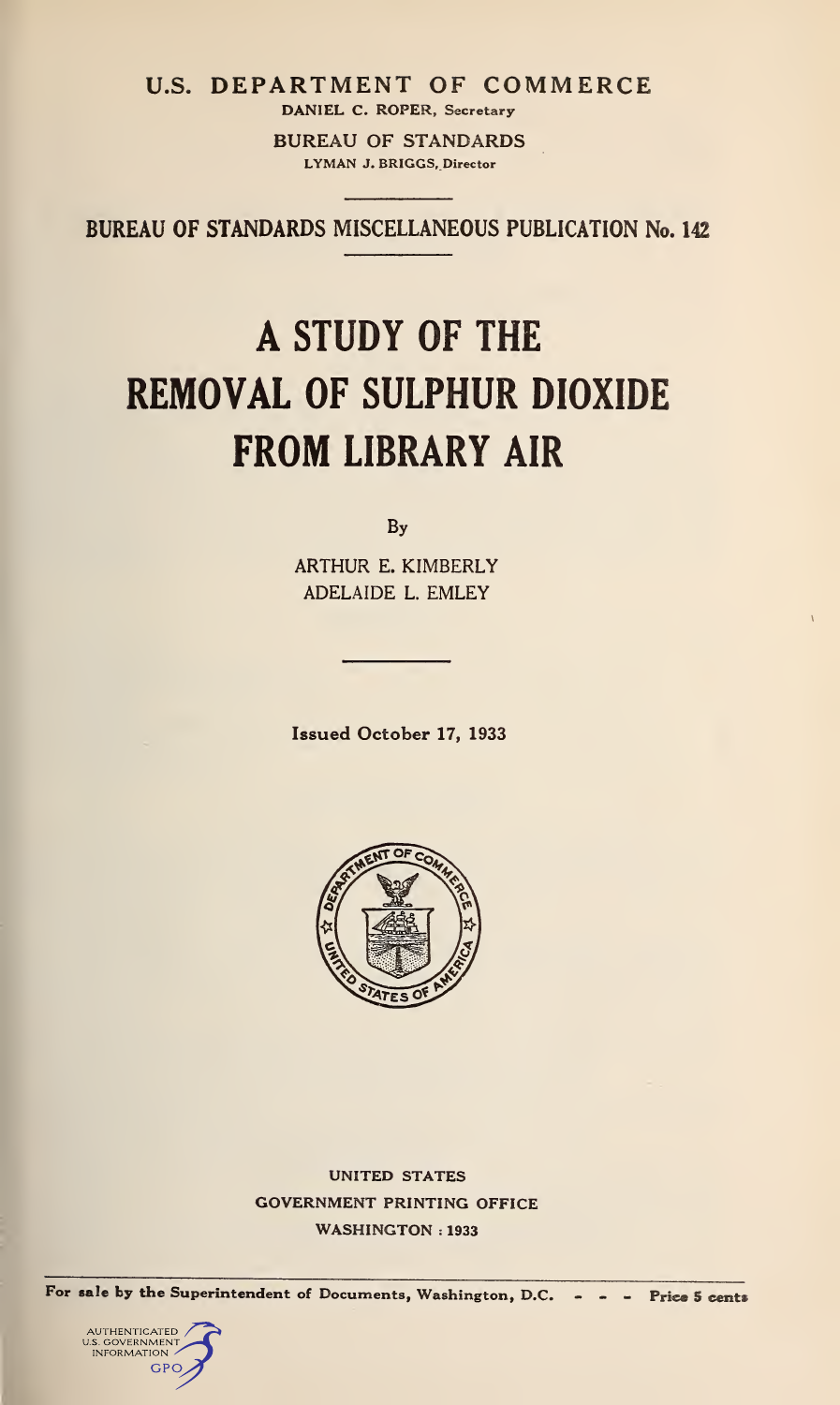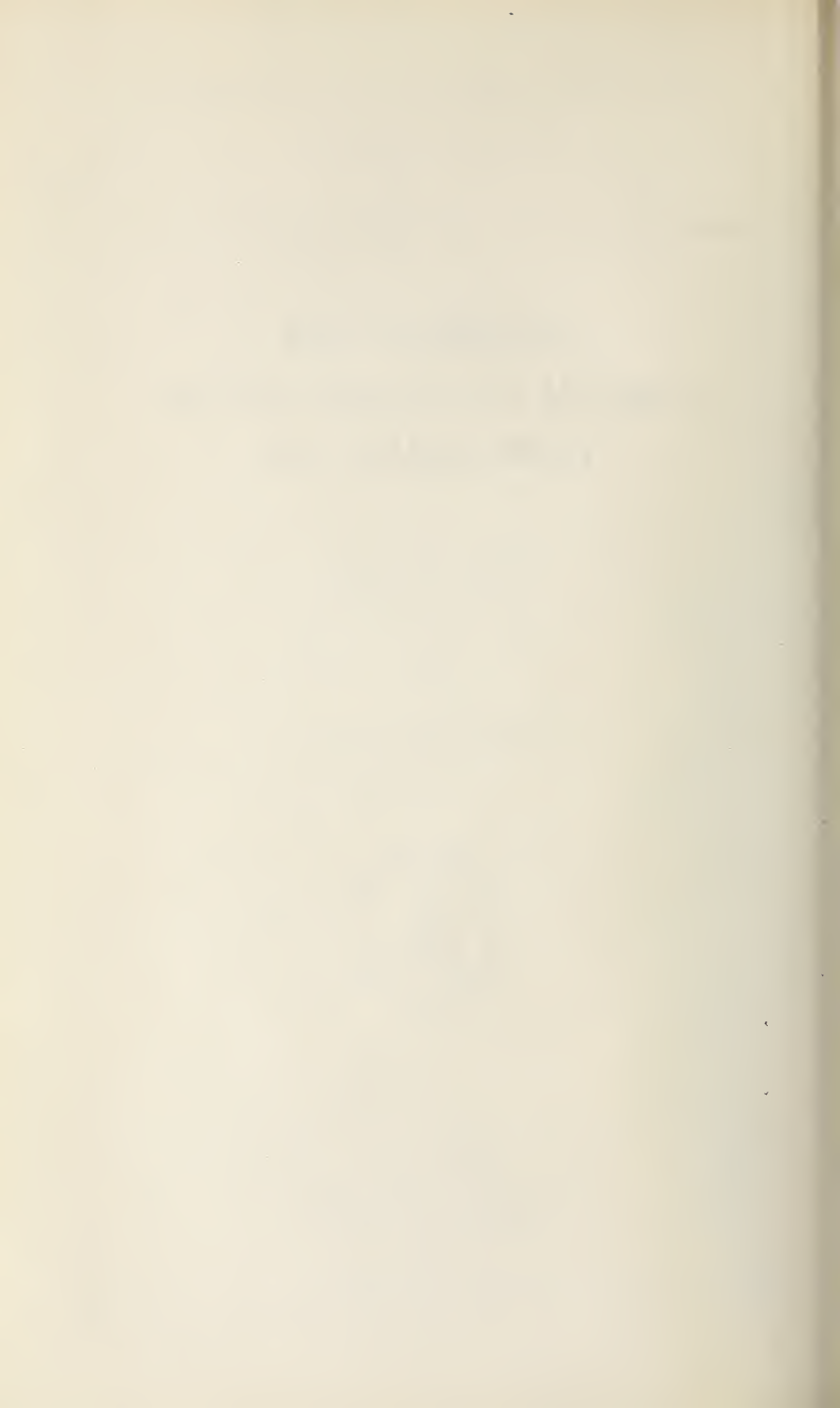# A STUDY OF THE REMOVAL OF SULPHUR DIOXIDE FROM LIBRARY AIR <sup>1</sup>

# By Arthur E. Kimberly<sup>2</sup> and Adelaide L. Emley<sup>2</sup>

#### ABSTRACT

Tests made in the Folger Shakespeare Library, Washington, D.C., showed that sulphur dioxide, which is harmful to paper, was not completely removed from<br>the air by washing it with untreated water in an air-conditioning system of the<br>usual type. Effective elimination was obtained, however, on washin maintain the hydrogen ion concentration of the wash water within the range pH 8.5 to 9.0. The sulphur dioxide content of the washed air was found to be entirely dependent upon the hydrogen-ion concentration of the wash wat The composition of a mixture of chemicals satisfactory for the treatment of the water is given.

#### **CONTENTS**

|                 | Page |
|-----------------|------|
| I. Introduction |      |
|                 |      |
|                 |      |
|                 |      |
|                 |      |
|                 |      |
|                 |      |
|                 |      |

### I. INTRODUCTION

A number of investigations on the extent of atmospheric pollution <sup>3</sup> <sup>4</sup> <sup>5</sup> <sup>6</sup> <sup>7</sup> <sup>8</sup> show that sulphur dioxide is generally present in city air in concentrations great enough to cause damage to vegetation,<sup>9</sup> building materials,<sup>10</sup> and damp cotton fabric.<sup>11</sup>

Experiments on the effect of low concentrations of sulphur dioxide on paper <sup>12</sup> showed that papers exposed to an atmosphere containing sulphur dioxide in an amount varying from 2 to 9 parts sulphur dioxide per 1,000,000 parts of air for 10 days underwent pronounced

<sup>&</sup>lt;sup>1</sup> This is one of a series of investigations concerning the preservation of written and printed records made<br>at the Bureau of Standards with the assistance of a fund granted for the purpose by the Carnegie Corpora-<br>tion t

<sup>&</sup>lt;sup>2</sup> Research Associate, representing the National Research Council.<br>
<sup>3</sup> Smoke Abatement, Report of Committee of Chicago Chamber of Commerce, 1915.<br>
<sup>4</sup> Recent Progress in Smoke Abatement, and Fuel Technology in Manchester

<sup>&</sup>lt;sup>10</sup> Papers on the Effect of Smoke on Building Material, Mellon Institute, Smoke Investigation Bulletin<br>No. 6, 1913.<br><sup>11</sup> Wilkie, J. B., Laundry "Winter Damage," B.S. Jour. Research, vol. 6, p. 593, 1931.

<sup>12</sup> Kimberly, A. E., Deteriorative Effect of Sulphur Dioxide on Paper in an Atmosphere of Constant Humidity and Temperature, B.S. Jour. Research, vol. 8, p. 159, 1932.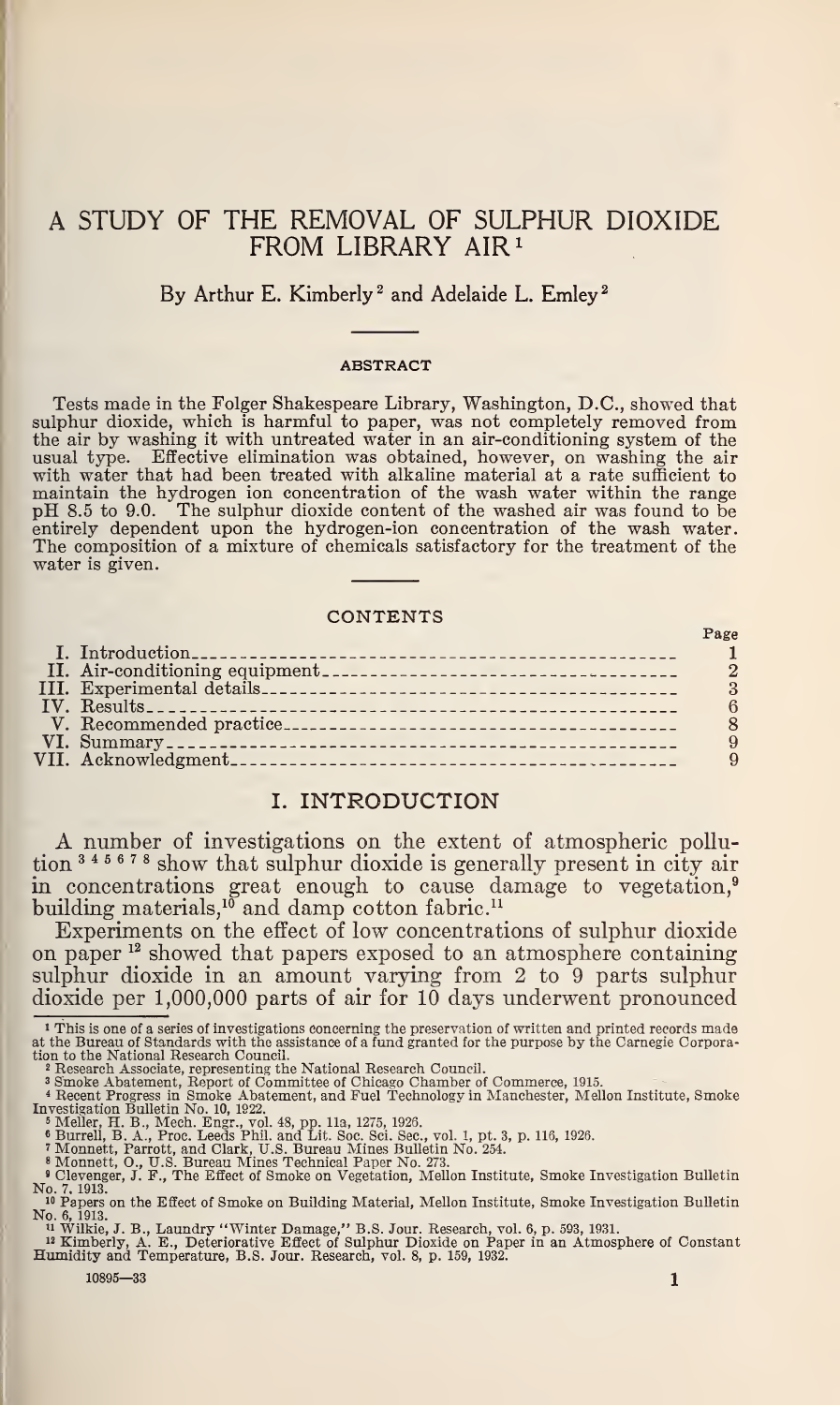physical and chemical deterioration, manifested by large increases in brittleness and acidity. In a study of the deterioration of book papers in libraries,<sup>13</sup> it was found that books stored in cities, where atmospheric pollution as high as 1.2 parts sulphur dioxide per<br>1,000,000 parts of air may be reached,<sup>14</sup> were in a uniformly poorer state of preservation than similar books that had been stored in country or suburban localities where the air was relatively free from sulphur dioxide. As by far the largest number of valuable collections of books are stored in cities, it therefore seemed imperative that some means be found for eliminating sulphur dioxide from the air of libraries.

Control of atmospheric conditions is desirable for the preservation of books and documents also because improper humidities may promote the growth of molds and induce unnecessary weakening of the paper fiber. In an earlier publication,<sup>16</sup> it was recommended that airconditioning systems be installed in libraries to maintain the conditions of temperature and humidity most favorable to the preservation of paper. It was further suggested that sulphur dioxide might be eliminated from the library air in the process of air conditioning if the wash water were made alkaline by the addition of suitable chemicals. The efficiency of an air-conditioning system of the con ventional type with respect to the removal of acid gases, however, was not known. It therefore seemed desirable to learn whether washing air in the customary manner removed sulphur dioxide; and, if not, how the air-conditioning procedure can be modified to provide air for libraries that is completely free from that harmful constituent.

The conductance of the work as planned required the use of a library equipped with suitable air-conditioning machinery. The cooperation of the Folger Shakespeare Library, Washington, D.C., in this respect was secured, as its facilities include an air-conditioning system designed to provide the proper atmospheric temperature and humidity within the stacks and vaults. The Carrier Engineering Corporation, manufacturers of the air-conditioning machinery on which the tests were made, assisted through the services of an engineer, as did the Metropolitan Refining Co., specialists in water treatment.

# II. AIR-CONDITIONING EQUIPMENT

A diagram showing the plan of the air-conditioning apparatus is given in figure 1. The spray chamber  $A$ , where the air is washed and humidified, is a watertight compartment, lined with copper. Inside the enclosed space are two banks of spray nozzles directed toward one another in such a way that the water has good contact with the current of air, but offers little interference to its flow. The water ismaintained at a temperature of 50° F. by the admission of cold outside air in winter and by the use of refrigeration in summer. A large glass door, which can be securely clamped down while the apparatus is in operation, gives access to the spray chamber.

<sup>&</sup>lt;sup>13</sup> Kimberly, A. E., and Emley, A. L., A Study of the Deterioration of Book Papers in Libraries, B.S.<br>Misc. Pub. No. 140, 1933.<br><sup>14</sup> Communication from the Bell Telephone Laboratories, New York.<br><sup>14</sup> Communication form t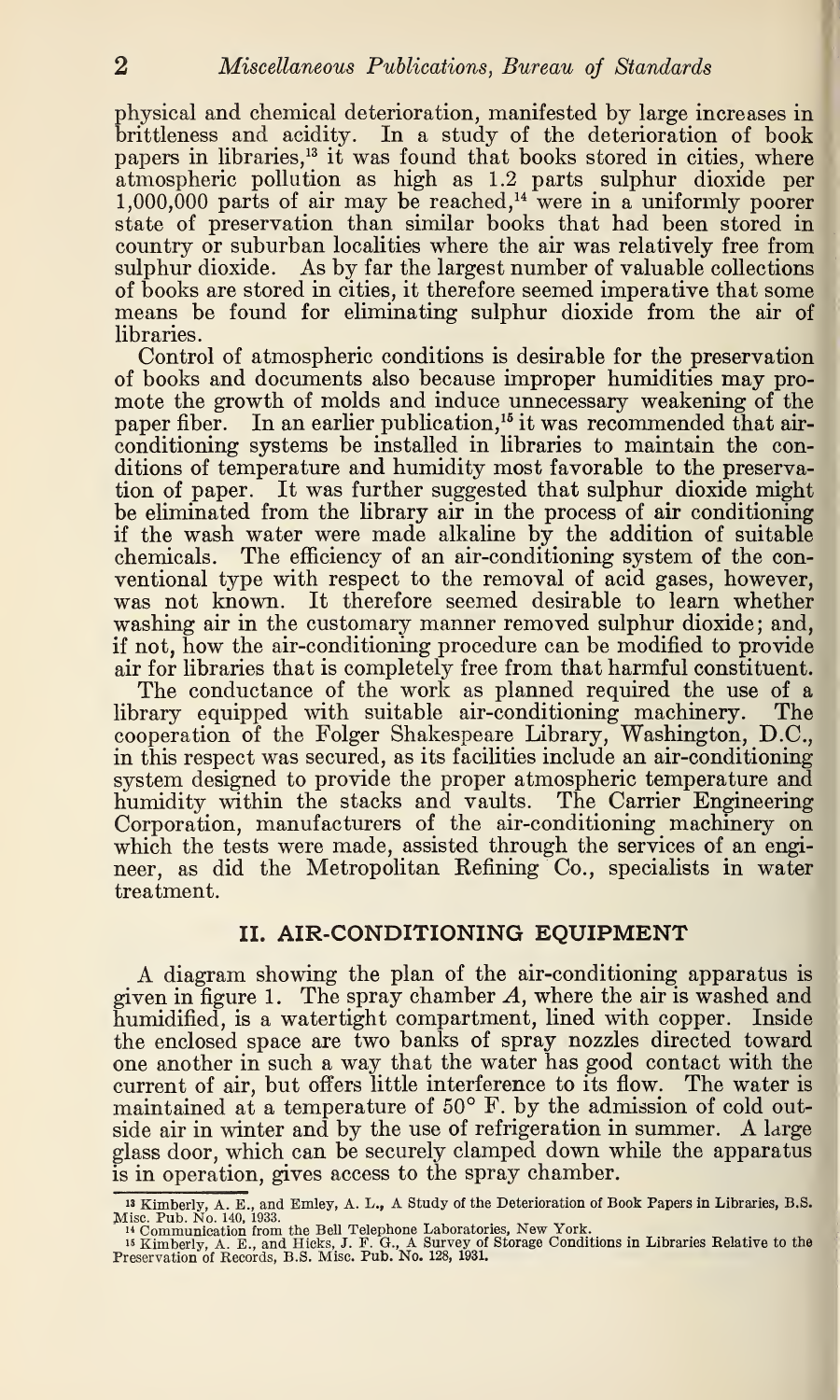The air leaving the water spray is warmed to room temperature by means of the heater  $B$ , which regulates the temperature of the air delivered to the storage spaces. It is circulated throughout the system by the fan  $C$ , which has a capacity of about 6,000 cubic feet per minute. On returning from the stack rooms the air is generally rewashed, though, if desired, part of it may be diverted along the bypass  $D$ , to be combined with the newly humidified air issuing from the spray chamber. In addition, a certain amount of fresh air is constantly admitted to the system at the intake  $E$ . The quantity either varies automatically with changes in weather conditions, or is kept constant by setting the damper that gives access to the spray chamber. The outside air, then, is drawn through the water curtain with the air being recirculated. In the wintertime, with the fresh air intake automatically regulated, outside air and air returning from the stacks are admitted to the spray chamber in such proportions that the mixture is of approximately the same temperature as the wash water. The temperature of the wash water is kept constant in this way, without the use of steam or refrigeration. If more cold air is admitted than isneeded to regulate the temperature, the wash water requires heating



FIGURE 1.—Diagram of the air conditioning machinery showing outlets  $F$  and  $G$ from which air for sulphur dioxide tests was drawn.

to avoid deficiency of moisture in the air delivered to the storage spaces.

For the purposes of this investigation, the dampers which serve to divert the flow of air along the proper channels were controlled by hand. The by-pass  $D$  was entirely cut off, and all air returning from the stacks passed through the main duct leading to the washer. As much outside air as the system could handle was drawn in, so that the effect of the introduction of polluted air on the wash water would become apparent in the shortest possible time. All of the air used, outside air and that returning from the stack room, was passed through the washer immediately prior to its admission to the storage spaces.

### III. EXPERIMENTAL DETAILS

To determine the actual efficiency of such a system for the purification of library air, an apparatus for the estimation of small amounts of sulphur dioxide in air—that is, <sup>1</sup> part or less in 1,000,000—was installed in the fan room of the library. Connections were so arranged with lengths of glass tubing that samples of air for test might be drawn alternately from the air-conditioning system at the points  $F$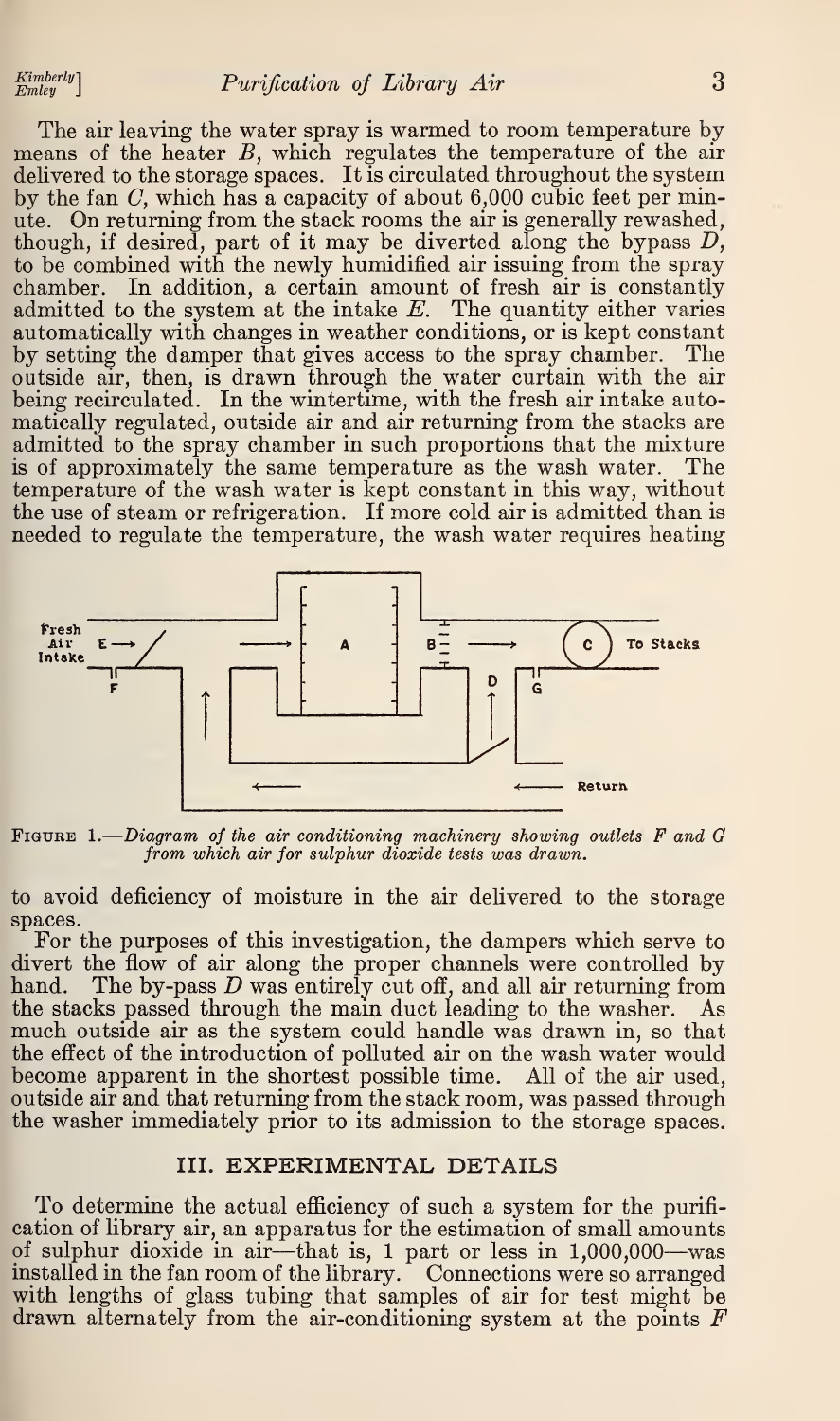and G illustrated in figure 1. Incoming air drawn from  $F$  was made up wholly of unwashed outside air; washed air, from the outlet  $G$ , had been, before its contact with the water sprays, an untreated mix-<br>ture of air returning from the stack room and fresh incoming air. The results of alternate tests showed the relationship of the sulphur dioxide content of this washed air to that of the incoming untreated air.

The method used for the determination of sulphur dioxide in this investigation was a modification of the procedure developed by S.W, Griffin and W. W. Skinner.<sup>16</sup> It is claimed that under ordinary field conditions the method is accurate to  $\pm 0.02$  part sulphur dioxide per 1,000,000 parts of air. It depends upon the absorption of sulph dioxide in excess iodine solution containing starch, and the addition of iodine to this solution until the original color is restored. Th amount of iodine added, when corrected for iodine mechanically removed by bubbling, is a measure of the sulphur dioxide present in the air.

The apparatus, which is illustrated in figure 2, consists of:  $A$ , a flowmeter of the orifice U-manometer type;  $\ddot{B}$ , the absorber (approxi-



FIGURE 2.—Apparatus for the determination of small amounts of sulphur dioxide in air.

mately 1.5 inches by 11.5 inches, inside dimensions);  $C$ , a valve to regulate air passing through  $A$ ; and  $D$ , a small centrifugal pump.

The procedure is as follows: A measured quantity (usually 1 ml) of 0.001 N iodine solution (containing  $25 \text{ g}$  recrystallized potassium iodide per liter) is added to a mixture of  $80$  ml of distilled water and 20 ml of starch solution (1 g soluble starch and <sup>2</sup> g potassium iodid per liter) in the absorber. At the same time a duplicate mixture is prepared in a 300 ml Erlenmeyer flask for use as a color standard Air is then drawn through the solution in the absorber until approxi mately 30 liters have been passed. This solution is then transferred to a 300 ml flask and  $0.001$   $\dot{N}$  iodine added to it in measured amounts until its color matches that of the standard solution. The amount oiodine solution added, when corrected for iodine mechanically remove by air bubbles, is a measure of the quantity of sulphur dioxide in th air examined. The amount mechanically removed is easily determined by connecting a tower,  $E$ , (fig. 2) which is about 12 inches high, filled with soda lime, next to the flowmeter in such a manner that all air passing through the absorbing solution is first freed from sulphur dioxide by contact with soda lime, and repeating the test procedure

is Griffin, S. W., and Skinner, W. W., Small Amounts of Sulphur Dioxide in the Atmosphere, Ind. Eng Chem., vol. 24, p. 862, 1932.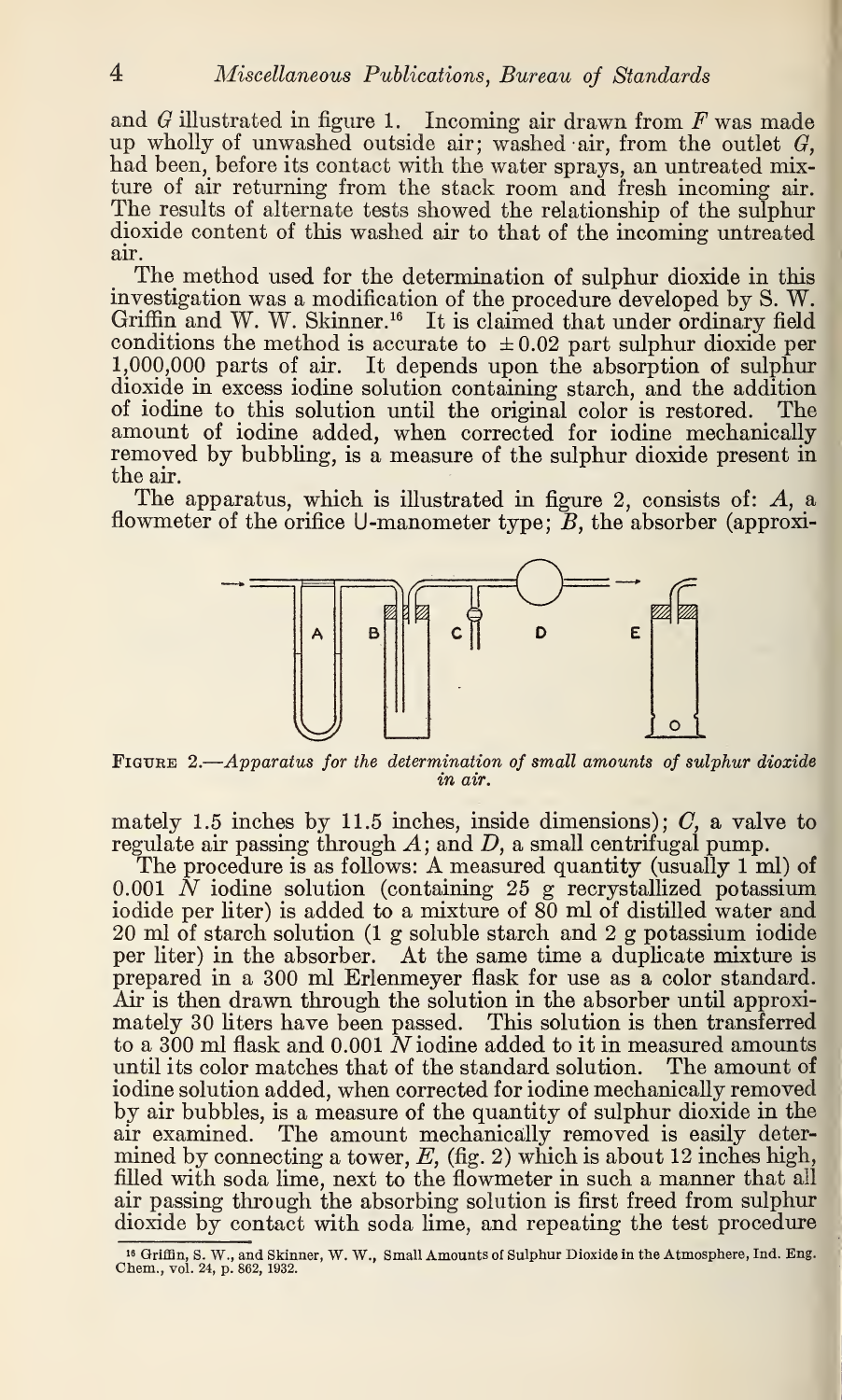described above. The amount of iodine necessary to restore the original color is equal to that mechanically removed by the air bubbles, which varies with the time of air flow and with the temperature of the air. the air.

The hydrogen-ion concentration <sup>17</sup> of the wash water in the air conditioning system was frequently determined colorimetrically in order to find the relationship, if any, between the amount of sulphur dioxide in the washed air and the hydrogen-ion concentration of the wash water. This relationship assumed special significance after the initiation of the alkaline treatment of the wash water.

The alkalinity of the wash water was increased by the addition of a mixture of chemicals which form a passive gelatinous deposit <sup>18</sup> upon metal surfaces thereby retarding corrosion due to contact with water. In localities where a high degree of atmospheric pollution is encountered, the metal parts of air-conditioning systems corrode so rapidly, if preventive measures are not taken, that complete replacement has in certain cases become necessary after less than a year of operation. The hydrogen-ion concentration of the wash water in one system, where rapid deterioration was noted, dropped from  $pH$  7.4 to  $pH$  6.0 in the course of 8 hours' operation due to the absorption of acid from the air washed. The necessity of protection against corrosion is very evident.

An analysis of the alkaline material used in this study, which was recommended by the makers of the air-conditioning equipment and which may be obtained commercially, follows:

|                                                         | amber         |  |
|---------------------------------------------------------|---------------|--|
| Odor <sub>name</sub> indefinite                         |               |  |
|                                                         | cloudy liquid |  |
| Loss on ignition_________________________percent__      | 59.2          |  |
|                                                         |               |  |
| Sodium hydroxide_____________________percent__          | 3.1           |  |
| Sodium carbonate________________________percent__ $3.2$ |               |  |
| Sodium dichromate___________________percent__ 4.9       |               |  |
| Trisodium phosphate____________________percent__ 1.0    |               |  |
|                                                         |               |  |
|                                                         | trace         |  |
|                                                         |               |  |

No study of the material except as to its ability to absorb sulphur dioxide was made. This material was added continuously to the wash water at a rate sufficient to maintain the hydrogen-ion concentration of the water within the range  $pH 8.0$  to 9.0. The amount added was regulated by a by-pass gravity feeder located on the pres-<br>sure side of the pump that circulates the wash water.

sure side of the pump that circulates the wash water.<br>A day's work usually comprised 20 to 25 determinations of sulphur dioxide, including several blanks and the tests of washed air and incoming air; 4 determinations of relative humidity; 2 of barometric pressure; and 4 of the hyrogen-ion concentration of the wash water.

<sup>17</sup> Hydrogen-ion concentration, which is <sup>a</sup> measure of the acidity or of the alkalinity of any solution, is commonly expressed by means of <sup>a</sup> scale running from pH 0.0 to pH 14.0. Solutions which exhibit hydrogenion concentrations below pH 7.0 are said to be acid, while those possessing hydrogen-ion concentrations above pH 7.0 are said to be alkaline. The degree of acidity or of alkalinity of any solution is indicated by its position on this scale relative to the neutral point (pH 7.0). For example, a solution of pH 1.0 is more acid<br>than one of pH 6.0 and a solution of pH 14.0 is more alkaline than one of pH 8.0.<br><sup>18</sup> Hear, T. P., and Evans, U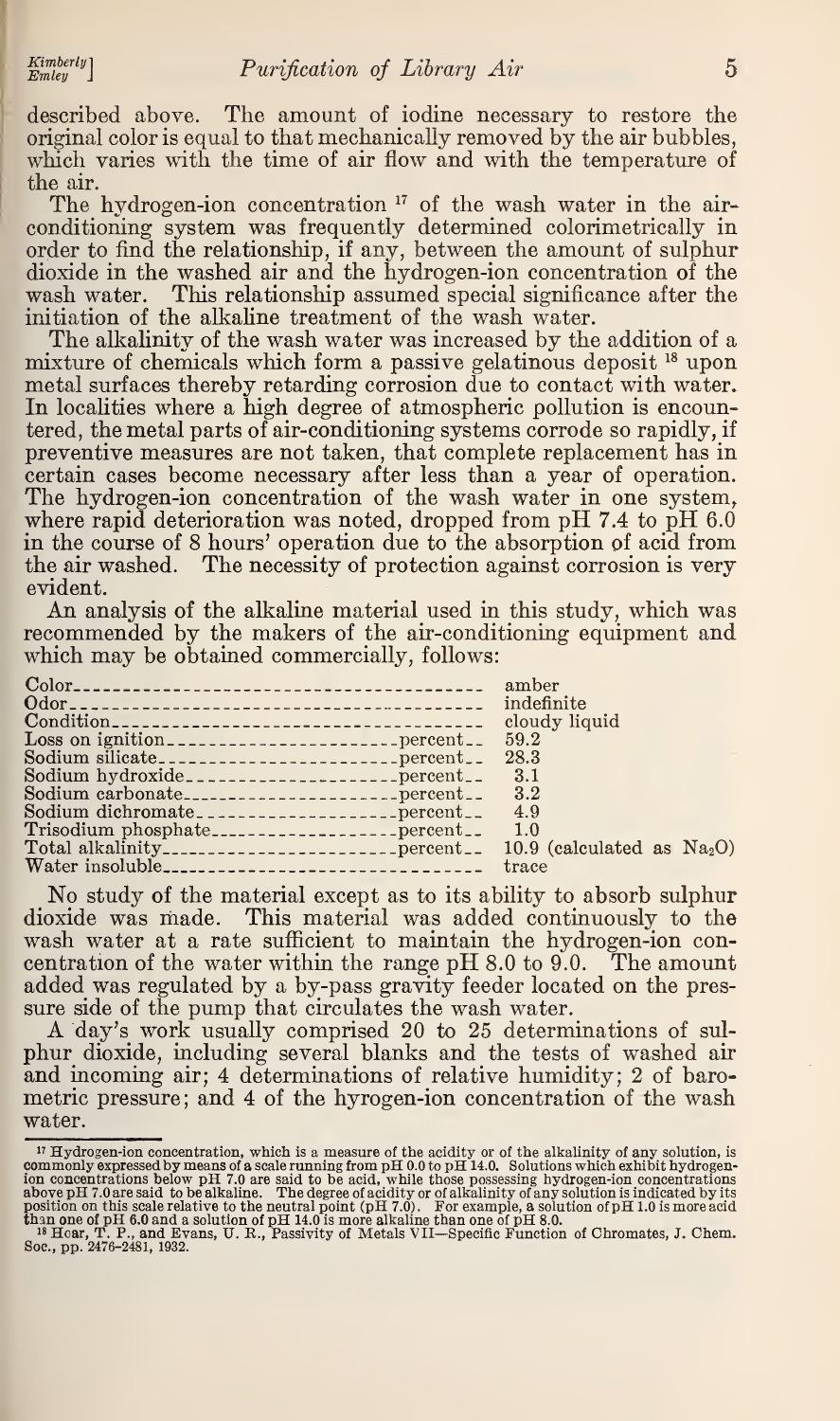# IV. RESULTS

Figure 3 gives the average results of the experimental work, day by day, over a period from January 6 to February 16, 1933. It compares the sulphur dioxide content of the untreated air entering the library with that of the washed air inside, with reference to the effect of washing with untreated water and water treated with the alkaline mixture. Figure 3 also shows the three successive changes or different treatments of the wash water, with the varying hydrogenion concentrations which characterized them. From January <sup>6</sup> to 24, the wash water was untreated and unchanged, though enough fresh water was continuously added to make up for the amount lost



FIGURE 3.—Comparison of the effect of washing with untreated and treated water on the sulphur dioxide content of library air.

by evaporation. During this period the hydrogen-ion concentration averaged pH 7. From January <sup>25</sup> to February 4, the water was treated with suitable additions of the alkaline mixture already described, at a rate such that the hydrogen-ion concentration of the resulting solution fell only momentarily below pH 8.6. On February 6, the system was drained completely and refilled with fresh, untreated water of pH  $7.7$ .

The results of some of the individual tests for sulphur dioxide, from which the averages of figure 3 were compiled, are given in table 1, The complete test data for 4 representative days are shown. The results of the first day, in the first division of the table, are illustrative of all the analyses carried out in the stack room, when the air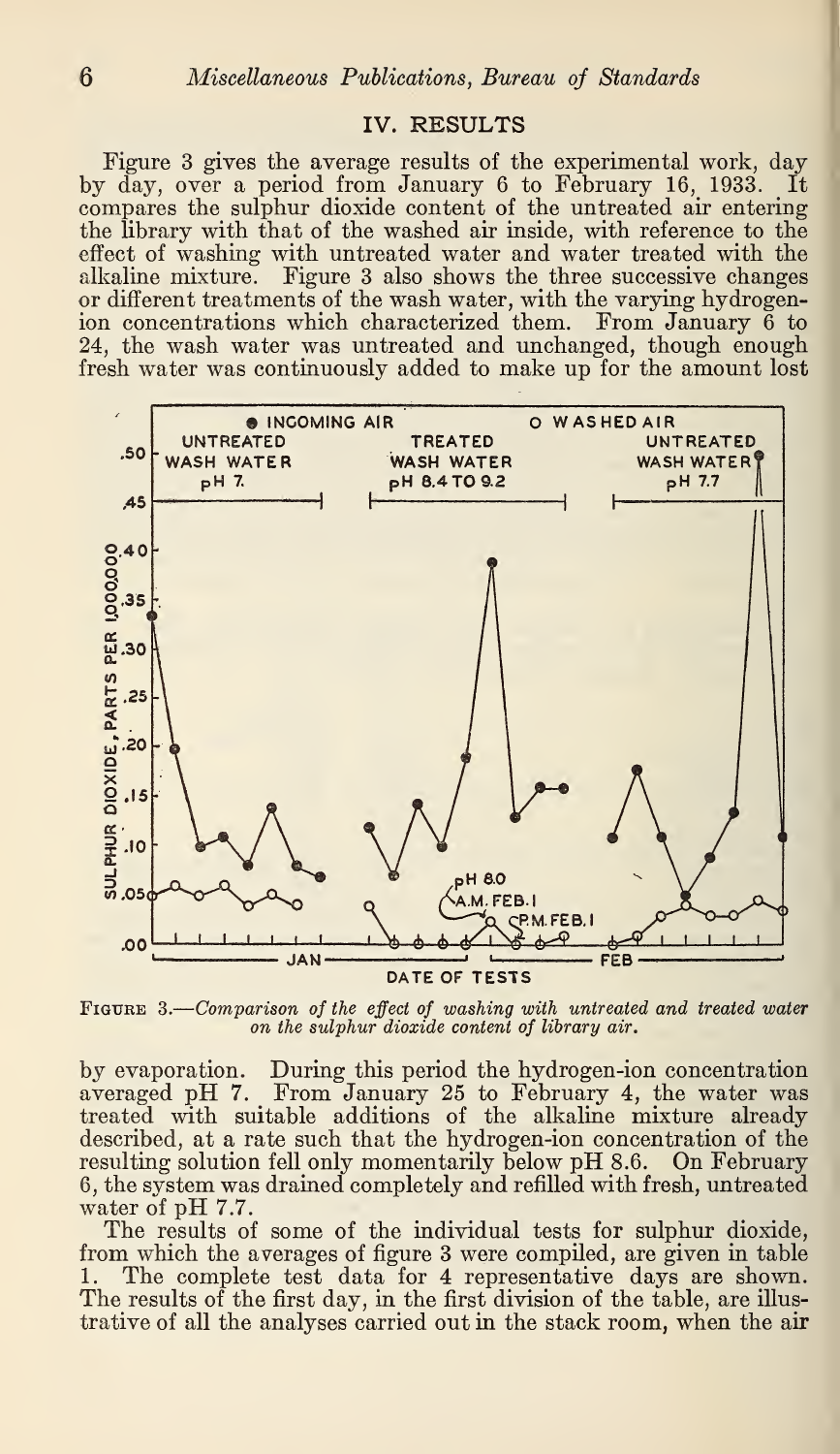had been washed with untreated water. They indicate the presence of an appreciable quantity of sulphur dioxide in contact with the library books.

|                                                                                                                                    | Stack-room air                                                                                            |                                                                                                 |                                       |                                                                                             |                                                                      | Incoming air                                                           |                                                                 |                                                                                               |                                                        |                                                                    |
|------------------------------------------------------------------------------------------------------------------------------------|-----------------------------------------------------------------------------------------------------------|-------------------------------------------------------------------------------------------------|---------------------------------------|---------------------------------------------------------------------------------------------|----------------------------------------------------------------------|------------------------------------------------------------------------|-----------------------------------------------------------------|-----------------------------------------------------------------------------------------------|--------------------------------------------------------|--------------------------------------------------------------------|
| Untreated wash<br>water Dec. 16,<br>1932                                                                                           |                                                                                                           | Untreated wash water<br>Jan. 16, 1933                                                           |                                       | Treated wash water<br>Jan. 31, 1933                                                         |                                                                      | Untreated wash water<br>Feb. 13, 1933                                  |                                                                 |                                                                                               |                                                        |                                                                    |
| Time                                                                                                                               | Sulphur<br>dioxide                                                                                        | Time                                                                                            | pH of<br>wash<br>water                | Sulphur<br>dioxide                                                                          | Time                                                                 | pH of<br>wash<br>water                                                 | Sulphur<br>dioxide                                              | Time                                                                                          | pH of<br>wash<br>water                                 | Sulphur<br>dioxide                                                 |
|                                                                                                                                    | Parts per<br>million<br>0.09<br>.07<br>.08<br>.09<br>.05<br>.05<br>.07<br>.07<br>.05<br>.05<br>.07<br>.06 | Unwashed air 1                                                                                  |                                       |                                                                                             |                                                                      |                                                                        |                                                                 |                                                                                               |                                                        |                                                                    |
| a.m.<br>9.50<br>9.55<br>10.00<br>10.10<br>10.45<br>11.35<br>11.45<br>11.55<br>p.m.<br>1.35<br>1.45<br>2.15<br>2.20<br>3.40<br>3.45 |                                                                                                           | a.m.<br>9.50<br>9.55<br>10.20<br>10.50<br>11.40<br>p.m.<br>1.55<br>2.25<br>3.30<br>3.35<br>4.00 | --------<br>.<br>.                    | Parts per<br>million<br>0.55<br>.53<br>.46<br>.33<br>.36<br>.16<br>.15<br>.31<br>.28<br>.21 | a.m.<br>9.45<br>10.00<br>10.40<br>11.30<br>p.m.<br>1.35<br>4.10<br>. | .<br>--------<br>. 1<br>. 1<br>--------- ----<br>---------<br>-------- | Parts per<br>million<br>0.37<br>.37<br>.09<br>.11<br>.07<br>.12 | a.m.<br>10.30<br>11.00<br>11.45<br>p.m.<br>2.00<br>3.00<br>4.00                               | --------<br>--------<br>------------<br>.<br>--------- | Parts per<br>$m$ illion<br>0.12<br>.09<br>.17<br>.17<br>.14<br>.12 |
|                                                                                                                                    | .05<br>.05                                                                                                |                                                                                                 |                                       |                                                                                             |                                                                      | Washed air 2                                                           |                                                                 |                                                                                               |                                                        |                                                                    |
|                                                                                                                                    | ----------<br>.<br>.<br>.<br>---------------<br>---- ----------                                           | a.m.<br>10.15<br>10.45<br>11.50<br>p.m.<br>2.00<br>2.40<br>3.45                                 | 7.1<br>--------<br>--------<br>.<br>. | 0.04<br>.04<br>.06<br>.06<br>.05<br>.06<br>.                                                | a.m.<br>9.55<br>10.10<br>10.30<br>11.45<br>p.m.<br>1.50<br>4.20      | 9.2<br>--------<br>--------<br>8.9<br>8.6                              | 0.00<br>.00<br>.00<br>.00<br>.01                                | a.m.<br>10.20<br>10.55<br>11.10<br>11.25<br>11.35<br>$p, m$ .<br>2.15<br>2.35<br>2.55<br>3.50 | 7.7<br>7.7<br>.                                        | 0.02<br>.01<br>.02<br>.03<br>.03<br>.04<br>.04<br>.04<br>.04       |

TABLE 1.—Sulphur dioxide content of library air

<sup>1</sup> Analysis of air drawn from outlet  $F$ , fig. 1.<br><sup>2</sup> Analysis of air drawn from outlet  $G$ , fig. 1.

The upper groups of the other divisions of table <sup>1</sup> give the data derived from sulphur dioxide determinations made on the incoming untreated air. The results of these 3 days are clearly indicative of the general trend. As a rule, the sulphur-dioxide content of the air coming in from outside was changing continually, being highest in the morning, lowest about noon, and rising toward evening. The lower groups give the sulphur-dioxide content of the mixture of outside and return air that had been washed with either untreated or treated water.

From the data contained in figure 3, as well as from table 1, it is apparent that air washed with untreated water in an air-conditioning system of the customary type, though containing less sulphur dioxide than unwashed air, was still appreciably contaminated. Figure 3 shows that complete elimination of sulphur dioxide was effected by washing air with treated water. Although the sulphur-dioxide content of the outside air varied from hour to hour and day to day, the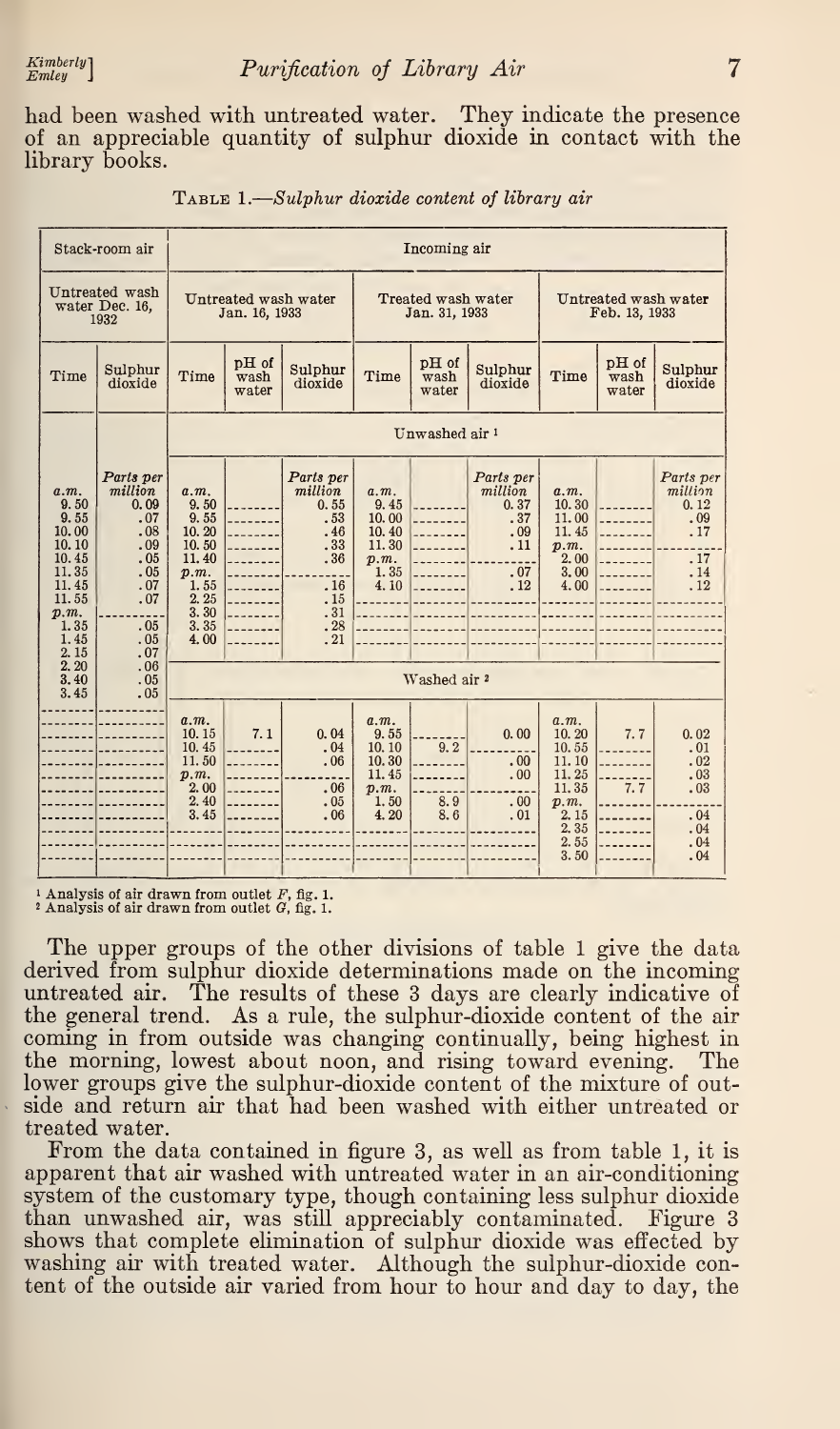amount of sulphur dioxide present in the air after washing was found to be entirely dependent upon the hydrogen-ion concentration of the wash water. Figure 4 illustrates this relationship. As the alkalinity of the wash water decreased, due to the absorption of sulphur dioxide coupled with insufficient additions of the alkaline material, the amount of sulphur dioxide in the washed air rose. Air treated with water having a hydrogen-ion concentration greater than pH 8.6 was com-



FIGURE 4.—Relationship of the sulphur dioxide content of washed air to the hydrogen-ion concentration of the wash water.

pletely free from sulphur dioxide, and, in that respect, suited to use in libraries.

## V. RECOMMENDED PRACTICE

To maintain the most favorable storage conditions for the preservation of paper, it is recommended that libraries, particularly in localities where a high degree of atmospheric pollution is encountered, be equipped with air washers; or, better, air-conditioning systems. To effect complete removal of sulphur dioxide from the air, the water in the air washer should be changed at least once a week and treated continuously with an alkaline solution, so that the hydrogen-ion con centration of the wash water may always fall within the range pH 8.5 to 9.0. The hydrogen-ion concentration should not be allowed to rise above pH 9.0 due to the danger of removing zinc from brass fittings. All air returning from the storage spaces should be rewashed to eliminate the chance of recirculating any sulphur dioxide that might have leaked into the system. It is considered best to run the entire air-conditioning apparatus continuously. If these precautions for the purification of air for libraries are observed, it is believed that the life and usefulness of the material stored will be considerably prolonged.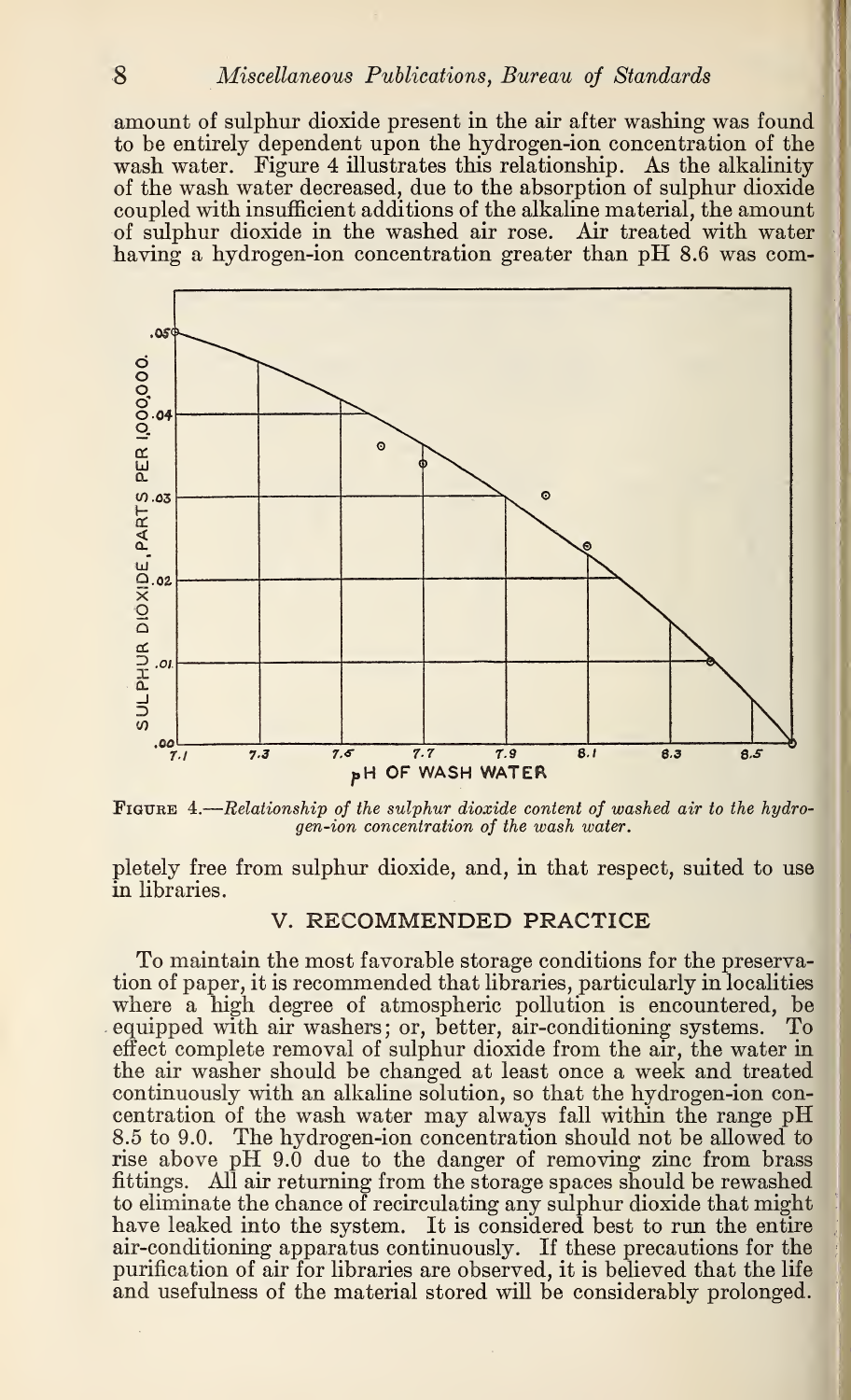# VI. SUMMARY

1. An air washer of the conventional type using untreated water did not completely remove sulphur dioxide from library air.

2. Sulphur dioxide was completely eliminated from library air by washing with water to which sufficient alkaline material had been continuously added to maintain the hydrogen-ion concentration of the water within the range pH 8.5 to 9.0.

3. The composition of a specific mixture of chemicals, which is commercially available and which was found to be satisfactory in the treatment of the wash water, is given.

## VII. ACKNOWLEDGMENT

The assistance of W. A. Slade, W. S. Tyler, Jr., J. J. Murphy, and C. W. Sauerhoff of the Folger Shakespeare Library, and W. H. Carter of the Carrier Engineering Corporation, C. M. Stern of the Metropolitan Refining Co., and  $\breve{W}$ . L. Holt <sup>19</sup> throughout this work is hereby gratefully acknowledged.

WASHINGTON, July 8, 1933.

<sup>19</sup> Assistant Research Associate, representing the National Research Council.

O